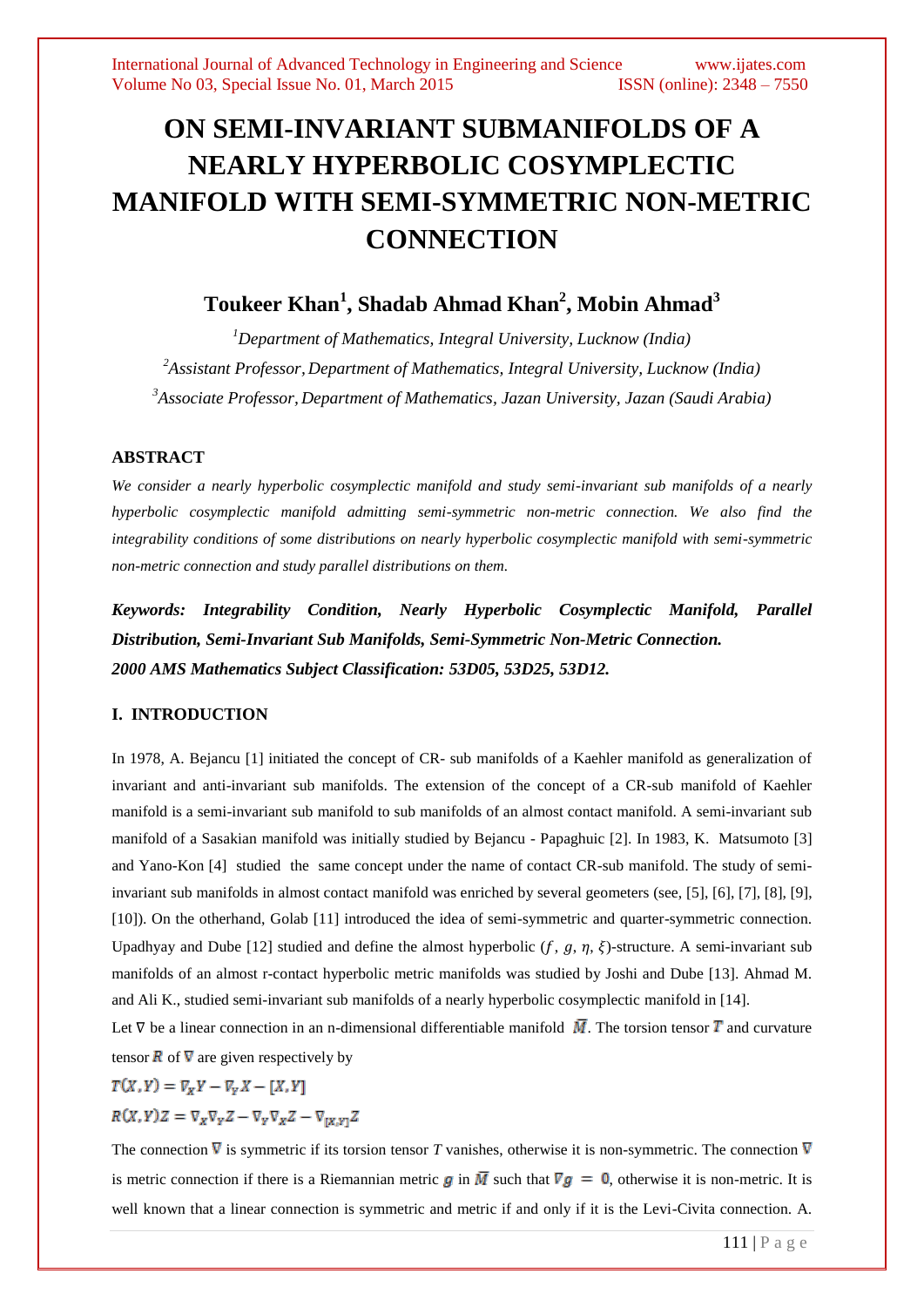Friedmann and J. A. Schouten [15] introduced the idea of a semi- symmetric connection. A linear connection is said to be a semi-symmetric connection if its torsion tensor T is of the form:  $T(X,Y) = \eta(X)Y - \eta(Y)X$ 

Many geometers (see, [16], [17]) have studied properties of semi-symmetric non- metric connection.

In this paper, we study semi-invariant submanifolds of a nearly hyperbolic cosymplectic manifold with semisymmetric non-metric connection.

This paper is organized as follows. In section 2, we give a brief description of nearly hyperbolic cosymplectic manifold. In section 3, we study some properties of semi invariant submanifolds of a nearly hyperbolic cosymplectic manifold with semi-symmetric non-metric connection. We also study parallel horizontal distribution on nearly hyperbolic Kenmotsu manifold with semi-symmetric non-metric connection. In section 4, we discuss the integrability conditions of some distributions on nearly hyperbolic cosymplectic manifold with semi-symmetric non-metric connection.

#### **II. PRELIMINARIES**

Let  $\overline{M}$  be an *n*-dimensional almost hyperbolic Contact metric manifold with the almost hyperbolic contact metric structure  $(\emptyset, \xi, \eta, g)$ , where  $\emptyset$  is a tensor of type  $(1,1)$ ,  $\xi$  is a vector field called structure vector field and  $\eta$  is the dual 1-form of  $\xi$  and the associated Riemannian metric g satisfying the following

| $\phi^2 X = X + \eta(X) \xi$                              | (2.1) |
|-----------------------------------------------------------|-------|
| $\eta(\xi) = -1, \quad g(X, \xi) = \eta(X)$               | (2.2) |
| $\emptyset(\xi) = 0, \quad no\emptyset = 0$               | (2.3) |
| $g(\emptyset X, \emptyset Y) = -g(X, Y) - \eta(X)\eta(Y)$ | (2.4) |
| for any X, Y tangent to $\overline{M}$ [8]. In this case  |       |

$$
g(\emptyset X, Y) = -g(\emptyset Y, X) \tag{2.5}
$$

An almost hyperbolic contact metric structure  $(\emptyset, \xi, \eta, g)$  on  $\overline{M}$  is called nearly hyperbolic cosymplectic manifold [8] if and only if

$$
(\nabla_X \emptyset)Y + (\nabla_Y \emptyset)X = 0
$$
\n<sup>(2.6)</sup>

$$
\nabla_{\mathbf{x}}\xi = \mathbf{0} \tag{2.7}
$$

for all X, Y tangent to  $\overline{M}$ , where  $\nabla$  is Riemannian connection  $\overline{M}$ .

Now, we define a semi-symmetric non-metric connection

$$
\overline{\nabla}_X Y = \nabla_X Y + \eta(Y) X
$$
\nsuch that

\n
$$
(\overline{\nabla}_X g)(Y, Z) = -\eta(Y) g(X, Z) - \eta(Z) g(X, Y)
$$
\nThe equation is

\n
$$
Y = \mathcal{X}^Y
$$
\n
$$
Y = \mathcal{X}^Y
$$
\nwhere

\n
$$
\mathcal{X}^Y = \mathcal{X}^Y
$$
\nwhere

\n
$$
\mathcal{X}^Y = \mathcal{X}^Y
$$
\nwhere

\n
$$
\mathcal{X}^Y = \mathcal{X}^Y
$$
\nwhere

\n
$$
\mathcal{X}^Y = \mathcal{X}^Y
$$
\nwhere

\n
$$
\mathcal{X}^Y = \mathcal{X}^Y
$$
\nwhere

\n
$$
\mathcal{X}^Y = \mathcal{X}^Y
$$
\nwhere

\n
$$
\mathcal{X}^Y = \mathcal{X}^Y
$$
\nwhere

\n
$$
\mathcal{X}^Y = \mathcal{X}^Y
$$
\nwhere

\n
$$
\mathcal{X}^Y = \mathcal{X}^Y
$$
\nwhere

\n
$$
\mathcal{X}^Y = \mathcal{X}^Y
$$
\nwhere

\n
$$
\mathcal{X}^Y = \mathcal{X}^Y
$$
\nwhere

\n
$$
\mathcal{X}^Y = \mathcal{X}^Y
$$
\nwhere

\n
$$
\mathcal{X}^Y = \mathcal{X}^Y
$$
\nwhere

\n
$$
\mathcal{X}^Y = \mathcal{X}^Y
$$
\nwhere

\n
$$
\mathcal{X}^Y = \mathcal{X}^Y
$$
\nwhere

\n
$$
\mathcal{X}^Y = \mathcal{X}^Y
$$
\nwhere

\n
$$
\mathcal{X}^Y = \mathcal{X}^Y
$$
\nwhere

\n
$$
\mathcal{X}^Y = \mathcal{X}^Y
$$
\nwhere

\n
$$
\mathcal{X}^Y = \mathcal{X}^Y
$$
\nwhere

From (2.6) & (2.8), replacing **Y** by  $\emptyset$ **Y**, we have

$$
(\overline{\nabla}_X \emptyset)Y + (\overline{\nabla}_Y \emptyset)X = -\eta(X)\emptyset Y - \eta(Y)\emptyset X
$$
\n
$$
(\overline{\nabla}_X \xi = -X
$$
\n(2.10)

An almost hyperbolic contact metric manifold with almost hyperbolic contact structure  $(\emptyset, \xi, \eta, g)$  is called nearly hyperbolic Cosymplectic manifold with semi-symmetric non-metric connection if it is satisfied (2.9) & (2.10).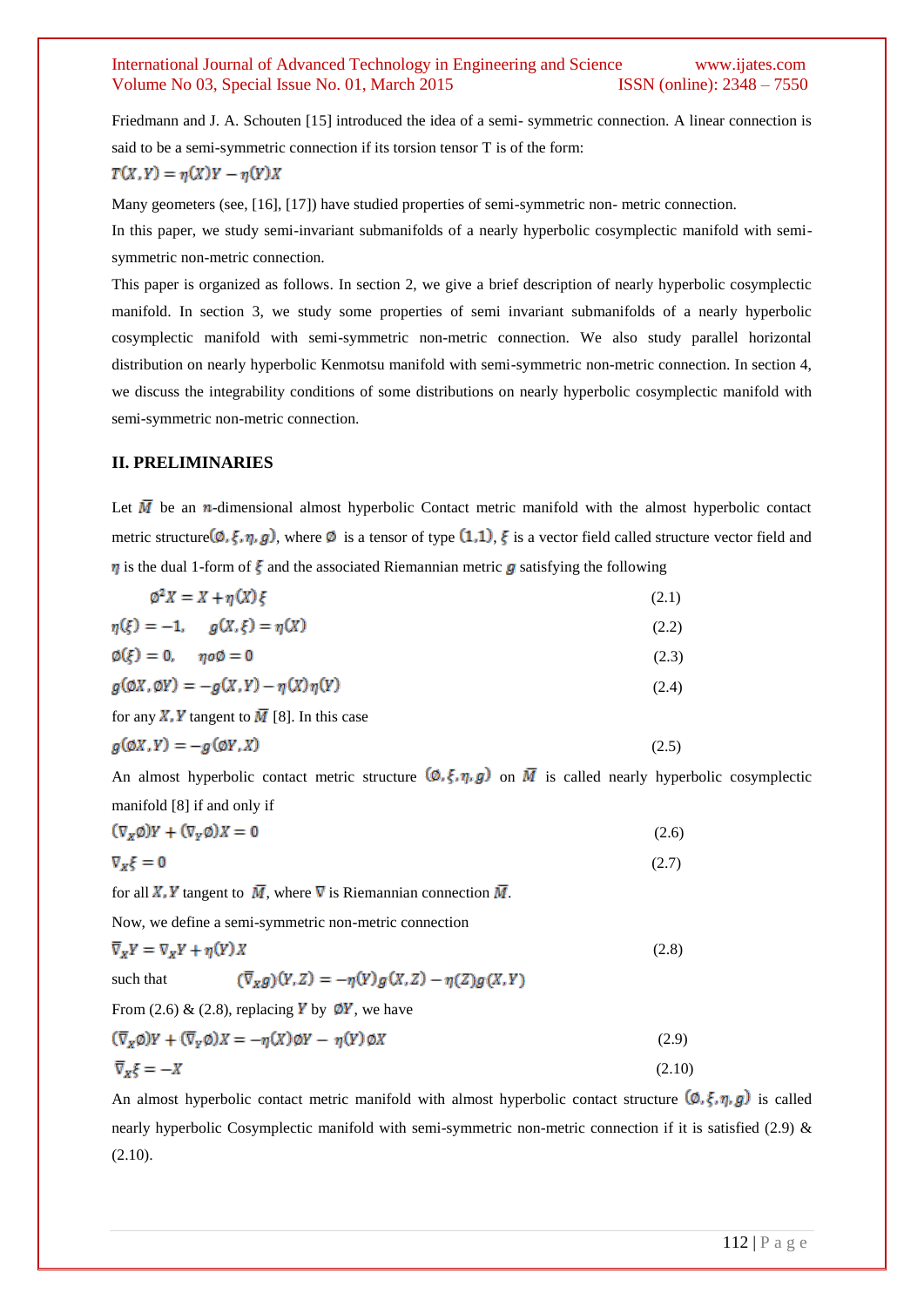#### **III. SEMI-INVARIANT SUBMANIFOLDS AND SOME BASIC RESULTS**

Let M be submanifold immersed in  $\overline{M}$ , we assume that the vector  $\xi$  is tangent to M, denoted by  $\{\xi\}$  the 1dimentional distribution spanned by  $\xi$  on M, then M is called a semi-invariant submanifold [7] of  $\overline{M}$  if there exist two differentiable distribution  $D \& D^{\perp}$  on M satisfying

(i)  $TM = D \oplus D^{\perp} \oplus \xi$ , where  $D, D^{\perp} \& \xi$  are mutually orthogonal to each other.

(ii) The distribution D is invariant under  $\emptyset$ , i.e.  $\emptyset D_x = D_x$  for each  $X \in M$ ,

(iii) The distribution  $D^{\perp}$  is anti-invariant under  $\emptyset$ , i.e.  $\emptyset D^{\perp}{}_{x} \subset T^{\perp}M$  for each  $X \in M$ , where TM &  $T^{\perp}M$  be

the Lie algebra of vector fields tangential  $\&$  normal to  $\bm{M}$  respectively.

Let Riemannian metric g and  $\nabla$  be induced Levi-Civita connection on M then the Guass formula & Weingarten formula are given by

$$
\overline{\nabla}_X Y = \nabla_X Y + h(X, Y) \tag{3.1}
$$

$$
\overline{\nabla}_X N = -A_N X + \nabla_X^{\perp} N \tag{3.2}
$$

for any  $X, Y \in TM$  and  $N \in T^{\perp}M$ , where  $\nabla^{\perp}$  is a connection on the normal bundle  $T^{\perp}M$ , h is the second fundamental form  $\&$   $A_N$  is the Weingarten map associated with  $N$  as

$$
g(A_N X, Y) = g(h(X, Y), N)
$$
\n
$$
(3.3)
$$

Any vector  $\bar{X}$  tangent to  $\bar{M}$  is given as

$$
X = PX + QX + \eta(X)\xi
$$
\n<sup>(3.4)</sup>

where  $PX \in D$  and  $QX \in D^{\perp}$ .

Similarly, for  $N$  normal to  $M$ , we have

$$
\emptyset N = BN + CN \tag{3.5}
$$

where BN (resp.  $CN$ ) is tangential component (resp. normal component) of  $\emptyset N$ .

Using the semi-symmetric non-metric connection the Nijenhuis tensor is expressed as

$$
N(X,Y) = (\nabla_{\phi X} \phi)Y - (\nabla_{\phi Y} \phi)X - \phi(\nabla_X \phi)Y + \phi(\nabla_Y \phi)X
$$
\n(3.6)

Now from (2.9) replacing  $X$  by  $\emptyset X$ , we have

$$
(\overline{\nabla}_{\emptyset X} \emptyset)Y = -\eta(Y)X - \eta(X)\eta(Y)\xi - (\overline{\nabla}_Y \emptyset)\emptyset X
$$
\n(3.7)

Differentiating (2.1) conveniently along the vector and using (2.10), we have

$$
(\overline{\nabla}_{Y}\phi)\phi X = (\overline{\nabla}_{Y}\eta)(X)\xi - \eta(X)Y - \phi(\overline{\nabla}_{Y}\phi)X
$$
\n(3.8)

From  $(3.7) \& (3.8)$ , we have

$$
(\overline{\nabla}_{\emptyset X}\emptyset)Y = \eta(X)Y - \eta(Y)X - (\overline{\nabla}_Y\eta)(X)\xi - \eta(X)\eta(Y)\xi + \varnothing(\overline{\nabla}_Y\varnothing)X
$$
\n(3.9)

Interchanging  $\overline{X} \& Y$  we have

$$
(\overline{\nabla}_{\emptyset Y}\emptyset)X = \eta(Y)X - \eta(X)Y - (\overline{\nabla}_X\eta)(Y)\xi - \eta(X)\eta(Y)\xi + \varnothing(\overline{\nabla}_X\varnothing)Y
$$
\n(3.10)

Using equation  $(3.9)$ ,  $(3.10)$  and  $(2.9)$  in  $(3.6)$ , we have

$$
N(X,Y) = 4\eta(X)Y + 2g(\emptyset X,Y)\xi + 4\eta(X)\eta(Y)\xi + 4\varnothing(\overline{\nabla}_Y\varnothing)X
$$
\n(3.11)

 $(\overline{\nabla}_{\mathbf{v}} \mathcal{Q})X = \overline{\nabla}_{\mathbf{v}} \mathcal{Q}X - \mathcal{Q}(\overline{\nabla}_{\mathbf{v}} X)$ As we know,

Using Guass formula (3.1), we have

 $\emptyset(\overline{\nabla}_Y \emptyset)X = \emptyset(\nabla_Y \emptyset X) + \emptyset h(Y, \emptyset X) - \nabla_Y X - \eta(\nabla_Y X)\xi - h(Y, X)$  (3.12)

Using equation  $(3.12)$  in  $(3.11)$ , we have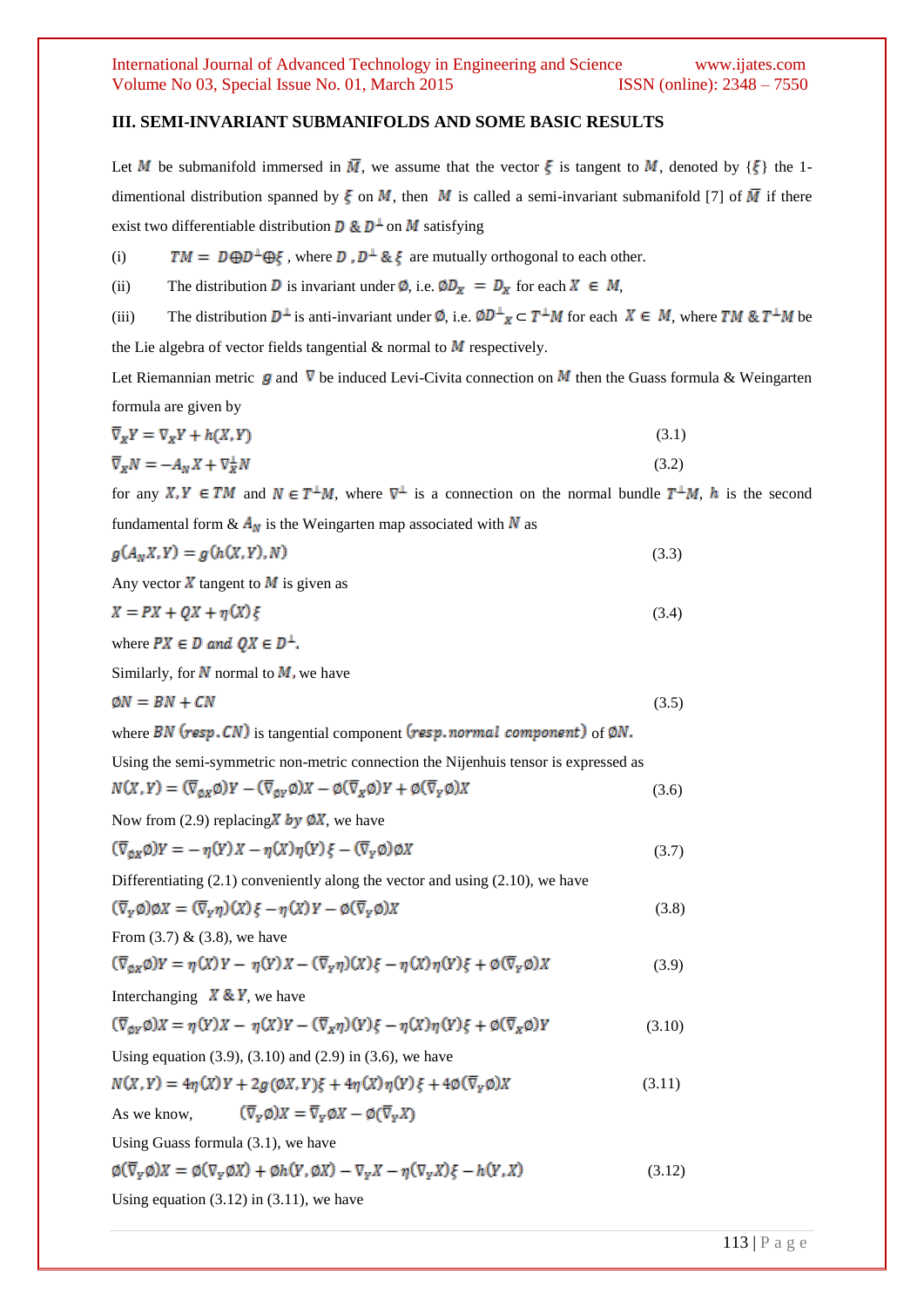$$
N(X,Y) = 4\eta(X)Y + 4\eta(X)\eta(Y)\xi + 4\phi(\nabla_Y\phi X) + 4\phi h(Y,\phi X) - 4(\nabla_Y X) - 4\eta(\nabla_Y X)\xi - 4h(Y,X) + 2g(\phi X,Y)\xi
$$
\n(3.13)

**Lemma 3.1.** Let M be a semi-invariant submanifold of a nearly hyperbolic cosymplectic manifold  $\overline{M}$  with semisymmetric non-metric connection, then

$$
2(\overline{\nabla}_X \varphi)Y = \nabla_X \varphi Y - \nabla_Y \varphi X + h(X, \varphi Y) - h(Y, \varphi X) - \varphi[X, Y]
$$

for all  $X, Y \in D$ .

**Proof.** By Gauss formula (3.1), we have

$$
\overline{\nabla}_X \emptyset Y - \overline{\nabla}_Y \emptyset X = \nabla_X \emptyset Y - \nabla_Y \emptyset X + h(X, \emptyset Y) - h(Y, \emptyset X)
$$
\n(3.14)

Also, by covariant differentiation, we know that

$$
\overline{\nabla}_X \emptyset Y - \overline{\nabla}_Y \emptyset X = (\overline{\nabla}_X \emptyset) Y - (\overline{\nabla}_Y \emptyset) X + \emptyset [X, Y]
$$
\n(3.15)

From (3.14) and (3.15), we have

$$
(\overline{\nabla}_X \emptyset)Y - (\overline{\nabla}_Y \emptyset)X = \nabla_X \emptyset Y - \nabla_Y \emptyset X + h(X, \emptyset Y) - h(Y, \emptyset X) - \emptyset [X, Y]
$$
\n(3.16)

Adding (2.9) and (3.16), we obtain

$$
2(\overline{\nabla}_X \emptyset)Y = \nabla_X \emptyset Y - \nabla_Y \emptyset X + h(X, \emptyset Y) - h(Y, \emptyset X) - \emptyset [X, Y]
$$

for all  $X, Y \in D$ .

Hence lemma is proved.

**Lemma 3.2**. Let M be a semi-invariant submanifold of a nearly hyperbolic cosymplectic manifold  $\overline{M}$  with semisymmetric non-metric connection, then

$$
2(\overline{\nabla}_Y \emptyset)X = \nabla_Y \emptyset X - \nabla_X \emptyset Y + h(Y, \emptyset X) - h(X, \emptyset Y) + \emptyset [X, Y]
$$

for all  $X, Y \in D$ .

**Lemma 3.3.** Let M be a semi-invariant submanifold of a nearly hyperbolic cosymplectic manifold  $\overline{M}$  with semisymmetric non-metric connection, then

$$
2(\overline{\nabla}_X \emptyset)Y = A_{\emptyset X}Y - A_{\emptyset Y}X + \nabla_X^{\perp} \emptyset Y - \nabla_Y^{\perp} \emptyset X - \emptyset [X, Y]
$$

for all  $X, Y \in D^{\perp}$ .

**Proof.** Using Weingarten formula (3.2), we have

$$
\overline{\nabla}_X \mathcal{O}Y - \overline{\nabla}_Y \mathcal{O}X = A_{\mathcal{O}X}Y - A_{\mathcal{O}Y}X + \nabla_X^{\perp} \mathcal{O}X - \nabla_Y^{\perp} \mathcal{O}X \tag{3.17}
$$

Comparing equation (3.15) & (3.17), we have

$$
(\overline{\nabla}_X \emptyset)Y - (\overline{\nabla}_Y \emptyset)X = A_{\emptyset X}Y - A_{\emptyset Y}X + \nabla_X^{\perp} \emptyset Y - \nabla_Y^{\perp} \emptyset X - \emptyset [X, Y] \tag{3.18}
$$

Adding  $(2.9) \& (3.18)$ , we have

$$
2(\overline{\nabla}_X \emptyset)Y = A_{\emptyset X}Y - A_{\emptyset Y}X + \nabla_X^{\perp} \emptyset Y - \nabla_Y^{\perp} \emptyset X - \emptyset [X, Y]
$$

for all  $X, Y \in D^{\perp}$ .

Hence lemma is proved.

**Lemma 3.4.** Let M be a semi-invariant submanifold of a nearly hyperbolic cosymplectic manifold  $\overline{M}$  with semisymmetric non-metric connection, then

$$
2(\overline{\nabla}_{Y}\emptyset)X = A_{\emptyset Y}X - A_{\emptyset X}Y + \nabla_{Y}^{\perp}\emptyset X - \nabla_{X}^{\perp}\emptyset Y + \emptyset[X,Y]
$$

for all  $X, Y \in D^{\perp}$ .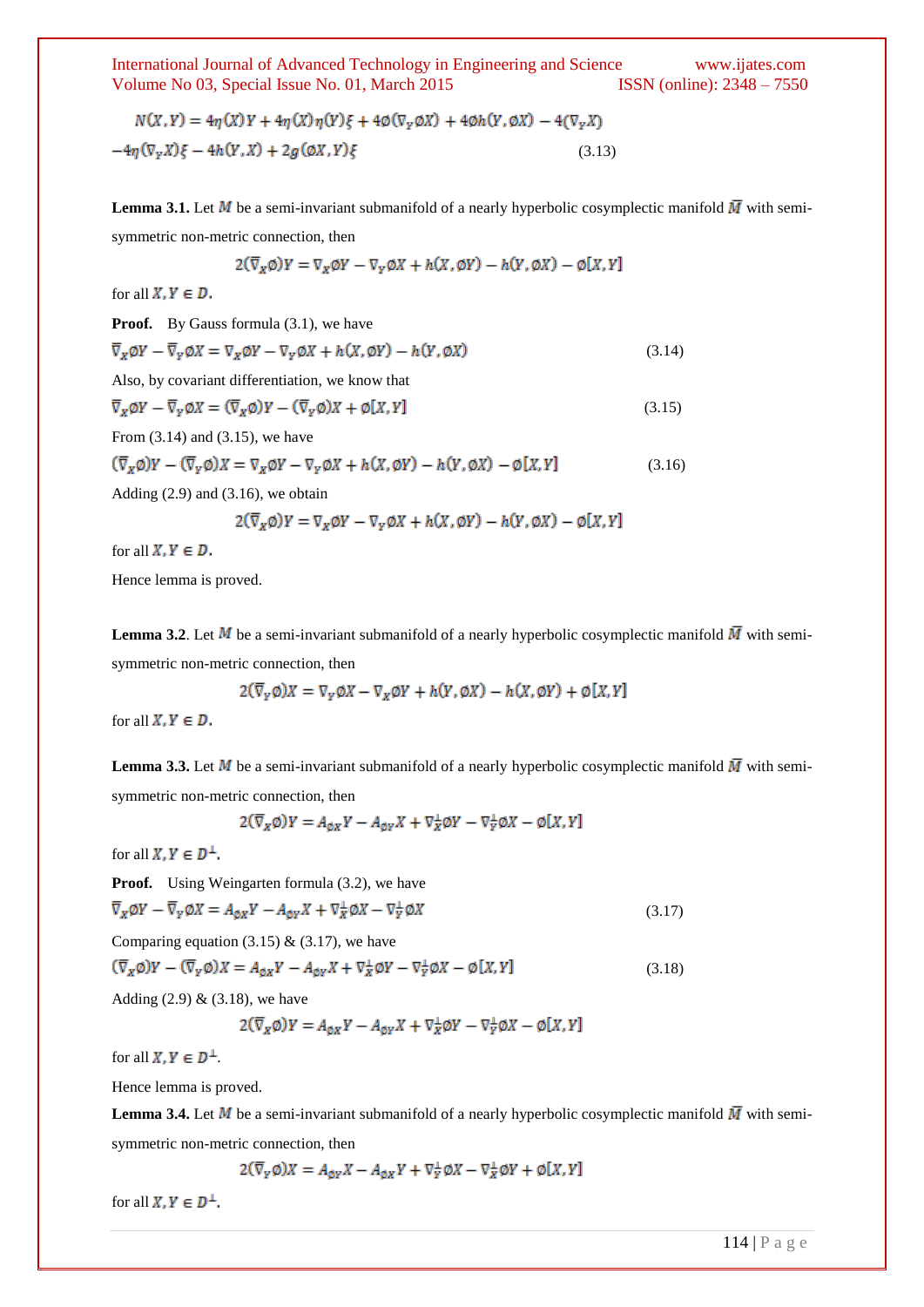**Lemma 3.5**. Let  $M$  be a semi-invariant submanifold of a nearly hyperbolic cosymplectic manifold  $\overline{M}$  with semisymmetric non-metric connection, then

$$
2(\overline{\nabla}_X \emptyset)Y = -A_{\emptyset Y}X + \nabla_X^{\perp} \emptyset Y - \nabla_Y \emptyset X - h(Y, \emptyset X) - \emptyset [X, Y]
$$

for all  $X \in D$  and  $Y \in D^{\perp}$ .

**Proof.** By Gauss formulas (3.1) and Weingarten formula (3.2), we have  $\overline{\nabla}_X \mathcal{O}Y - \overline{\nabla}_Y \mathcal{O}X = -A_{\mathcal{O}Y}X + \nabla_X^{\perp} \mathcal{O}Y - \nabla_Y \mathcal{O}X - h(Y, \mathcal{O}X)$  (3.19)

Comparing equation (3.15) and (3.19), we have

$$
(\overline{\nabla}_X \emptyset)Y - (\overline{\nabla}_Y \emptyset)X = -A_{\emptyset Y}X + \nabla_X^{\perp} \emptyset Y - \nabla_Y \emptyset X - h(Y, \emptyset X) - \emptyset [X, Y]
$$
\n(3.20)

Adding equation (2.9)  $\&$  (3.20), we get

$$
2(\overline{\nabla}_X \emptyset)Y = -A_{\emptyset Y}X + \nabla_X^{\perp} \emptyset Y - \nabla_Y \emptyset X - h(Y, \emptyset X) - \emptyset [X, Y]
$$

for all  $X \in D$  and  $Y \in D^{\perp}$ .

Hence lemma is proved.

**Lemma 3.6**. Let M be a semi-invariant submanifold of a nearly hyperbolic cosymplectic manifold  $\overline{M}$  with semisymmetric non-metric connection, then

$$
2(\overline{\nabla}_{Y}\varnothing)X = A_{\varnothing Y}X - \nabla_X^{\perp}\varnothing Y + \nabla_Y\varnothing X + h(Y, \varnothing X) + \varnothing [X, Y]
$$

for all  $X \in D$  and  $Y \in D^{\perp}$ .

**Lemma 3.7.** Let  $M$  be a semi-invariant submanifold of a nearly hyperbolic cosymplectic manifold  $\overline{M}$  with semisymmetric semi-metric connection, then

Column 1

$$
P(\nabla_X \phi PY) + P(\nabla_Y \phi PX) - PA_{\phi QY}X - PA_{\phi QY}Y = -\eta(X) \phi PY - \eta(Y) \phi PX + \phi P(\nabla_X Y)
$$
\n(3.21)  
\n
$$
Q(\nabla_X \phi PY) + Q(\nabla_Y \phi PX) - QA_{\phi QY}X - QA_{\phi QY}Y = 2Bh(X, Y)
$$
\n(3.22)  
\n
$$
h(X, \phi PY) + h(Y, \phi PX) + \nabla_X^{\perp} \phi QY + \nabla_Y^{\perp} \phi QX = -\eta(X) \phi QY - \eta(Y) \phi QX + \phi Q(\nabla_X Y)
$$
\n+
$$
\phi Q(\nabla_Y X) + 2Ch(X, Y)
$$
\n(3.23)  
\n
$$
\eta(\nabla_X \phi PY) + \eta(\nabla_Y \phi PX) - \eta(A_{\phi QY}X) - \eta(A_{\phi QX}Y) = 0
$$
\n(3.24)  
\nfor all  $X, Y \in TM$ .  
\n**Proof.** Differentiating covariantly equation (3.4) and using equation (3.1) and (3.2), we have  
\n
$$
(\nabla_X \phi)Y + \phi(\nabla_X Y) + \phi h(X, Y) = \nabla_X \phi PY + h(X, \phi PY) - A_{\phi QY}X + \nabla_X^{\perp} \phi QY
$$
\n(3.25)  
\nInterchanging  $X \& Y$ , we have  
\n
$$
(\nabla_Y \phi)X + \phi(\nabla_Y X) + \phi h(Y, X) = \nabla_Y \phi PX + h(Y, \phi PX) - A_{\phi QX}Y + \nabla_Y^{\perp} \phi QX
$$
\n(3.26)  
\nAdding equations (3.25) & (3.26), we have  
\n
$$
(\nabla_X \phi)Y + (\nabla_Y \phi)X + \phi(\nabla_X Y) + \phi(\nabla_Y X) + 2\phi h(X, Y) = \nabla_X \phi PY + \nabla_Y \phi PX + h(X, \phi PY)
$$
\n(3.27)  
\n
$$
By \text{ Virtue of (2.9) & (3.27), we have\n
$$
-\eta(Y) \phi X + \phi(\nabla_X Y) + \phi(\nabla_Y Y) + 2\phi
$$
$$

 $+h(Y,\mathcal{O}PX)-A_{\mathcal{O}QY}X-A_{\mathcal{O}QX}Y+\nabla^{\perp}_X\mathcal{O}QY+\nabla^{\perp}_Y\mathcal{O}QX$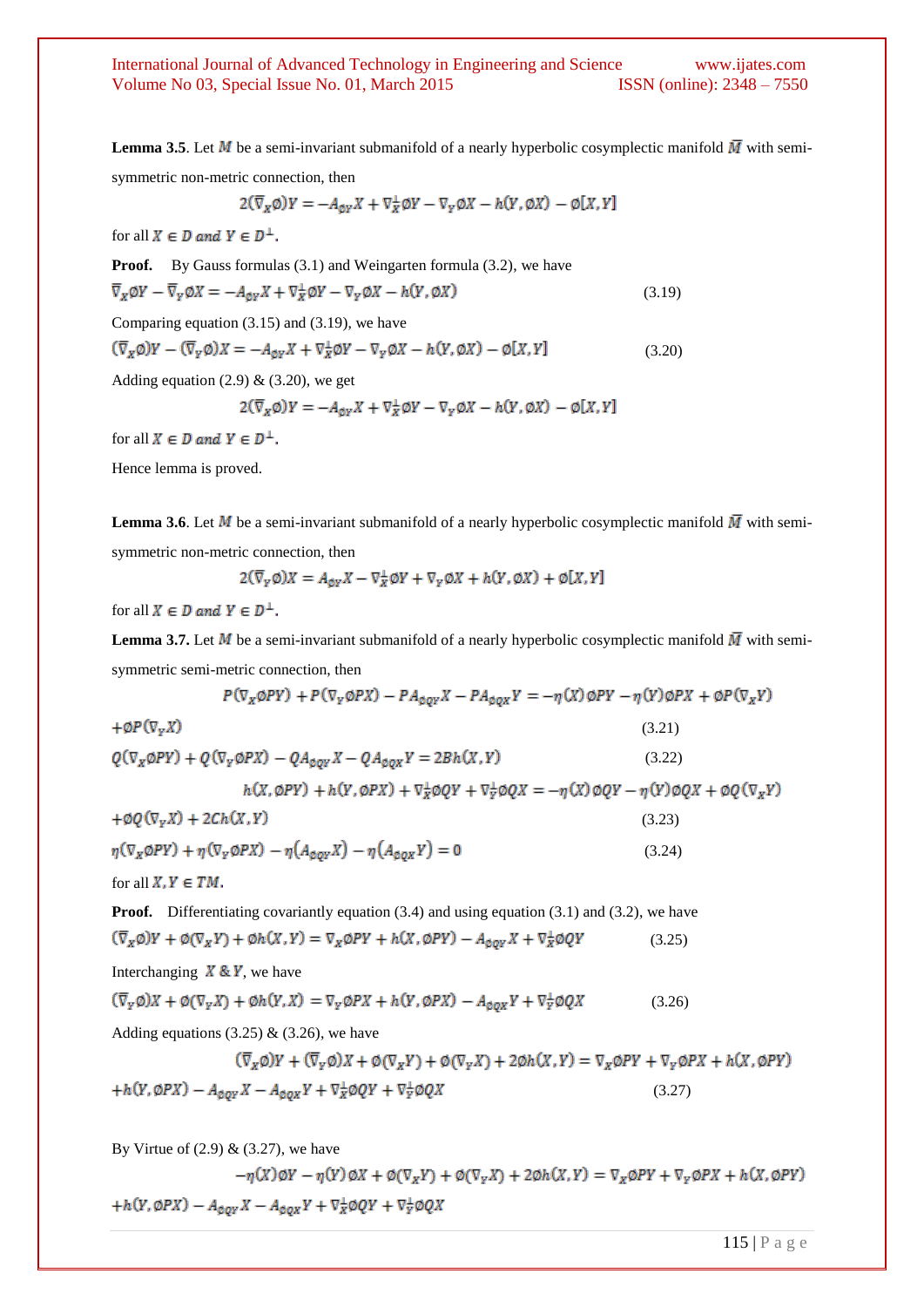Using equations  $(3.4)$ ,  $(3.5)$  &  $(2.3)$ , we have

$$
-\eta(X)\phi PY - \eta(X)\phi QY - \eta(Y)\phi PX - \eta(Y)\phi QX + \phi P(\nabla_X Y) + \phi Q(\nabla_X Y) + \phi P(\nabla_Y X) + \phi Q(\nabla_Y X) + 2Bh(X, Y) + 2Ch(X, Y) = P(\nabla_X \phi PY) + Q(\nabla_X \phi PY) + \eta(\nabla_X \phi PY)\xi + P(\nabla_Y \phi PX) + Q(\nabla_Y \phi PX) + \eta(\nabla_Y \phi PX)\xi + h(X, \phi PY) + h(Y, \phi PX) - PA_{\phi QY}X - QA_{\phi QY}X - \eta(A_{\phi QY}X)\xi - PA_{\phi QX}Y - QA_{\phi QX}Y - \eta(A_{\phi QX}Y)\xi + \nabla_X^{\perp}\phi QY + \nabla_Y^{\perp}\phi QX
$$

Comparing horizontal, vertical and normal components we get desired results.

Hence lemma is proved.

**Definition 3.8.** The horizontal distribution **D** is said to be parallel [2] on M if  $\nabla_X Y \in D$ , for all  $X, Y \in D$ 

**Theorem 3.9.** Let M be a semi-invariant submanifold of a nearly hyperbolic cosymplectic manifold  $\overline{M}$  with semi-symmetric non-metric connection. If horizontal distribution  $\bf{D}$  is parallel, then

$$
h(X, \emptyset Y) = h(Y, \emptyset X)
$$

for all  $X, Y \in D$ .

**Proof.** Let  $X, Y \in D$ , as **D** is parallel distribution, then

$$
\nabla_x \emptyset Y \in D \& \nabla_y \emptyset X \in D
$$

Then, from (3.22) and (3.23), we have

$$
Q(\nabla_X \mathcal{O} PY) + Q(\nabla_Y \mathcal{O} PX) - QA_{\mathcal{O}QY}X - QA_{\mathcal{O}QX}Y + h(X, \mathcal{O} PY) + h(Y, \mathcal{O} PX) + \nabla^{\perp}_X \mathcal{O}QY
$$

$$
+\nabla_Y^{\perp}\varphi QX=-\eta(X)\varphi QY-\eta(Y)\varphi QX+\varphi Q(\nabla_XY)+\varphi Q(\nabla_YX)+2Bh(X,Y)+2Ch(X,Y)
$$

**Service** 

As Q being a projection operator on  $D^{\perp}$  then we have

$$
h(X, \emptyset Y) + h(Y, \emptyset X) = 2\emptyset h(X, Y)
$$
\nReplacing X by  $\emptyset X$  in (3.28) & using (2.1), we have

\n
$$
h(\emptyset X, \emptyset Y) + h(Y, X) = 2\emptyset h(\emptyset X, Y)
$$
\nReplacing Y by  $\emptyset Y$  & using (2.1) in (3.28), we have

\n
$$
h(X, Y) + h(\emptyset Y, \emptyset X) = 2\emptyset h(X, \emptyset Y)
$$
\nBy Virtue of (3.29) and (3.30), we have

\n(3.30)

By Virtue of (3.29) and (3.30), we have

 $h(X, \emptyset Y) = h(Y, \emptyset X)$ 

for all  $X, Y \in D$ .

Hence theorem is proved.

**Definition 3.10.** A semi-invariant submanifold is said to be mixed totally geodesic [2] if  $h(X,Y) = 0$ , for all  $X \in D$  and  $Y \in D^{\perp}$ .

**Theorem 3.11.** Let M be a semi-invariant submanifold of a nearly hyperbolic cosymplectic manifold  $\overline{M}$  with semi-symmetric non-metric connection. Then  $M$  is a mixed totally geodesic if and only if

$$
A_N X \in D \qquad \text{for all } X \in D.
$$

**Proof.** Let  $A_N X \in D$  for all  $X \in D$ .

Now, 
$$
g(h(X,Y),N) = g(A_N X,Y) = 0, \qquad \text{for } Y \in D^{\perp}.
$$

Which is equivalent to  $h(X, Y) = 0$ .

Hence  $\overline{M}$  is totally mixed geodesic.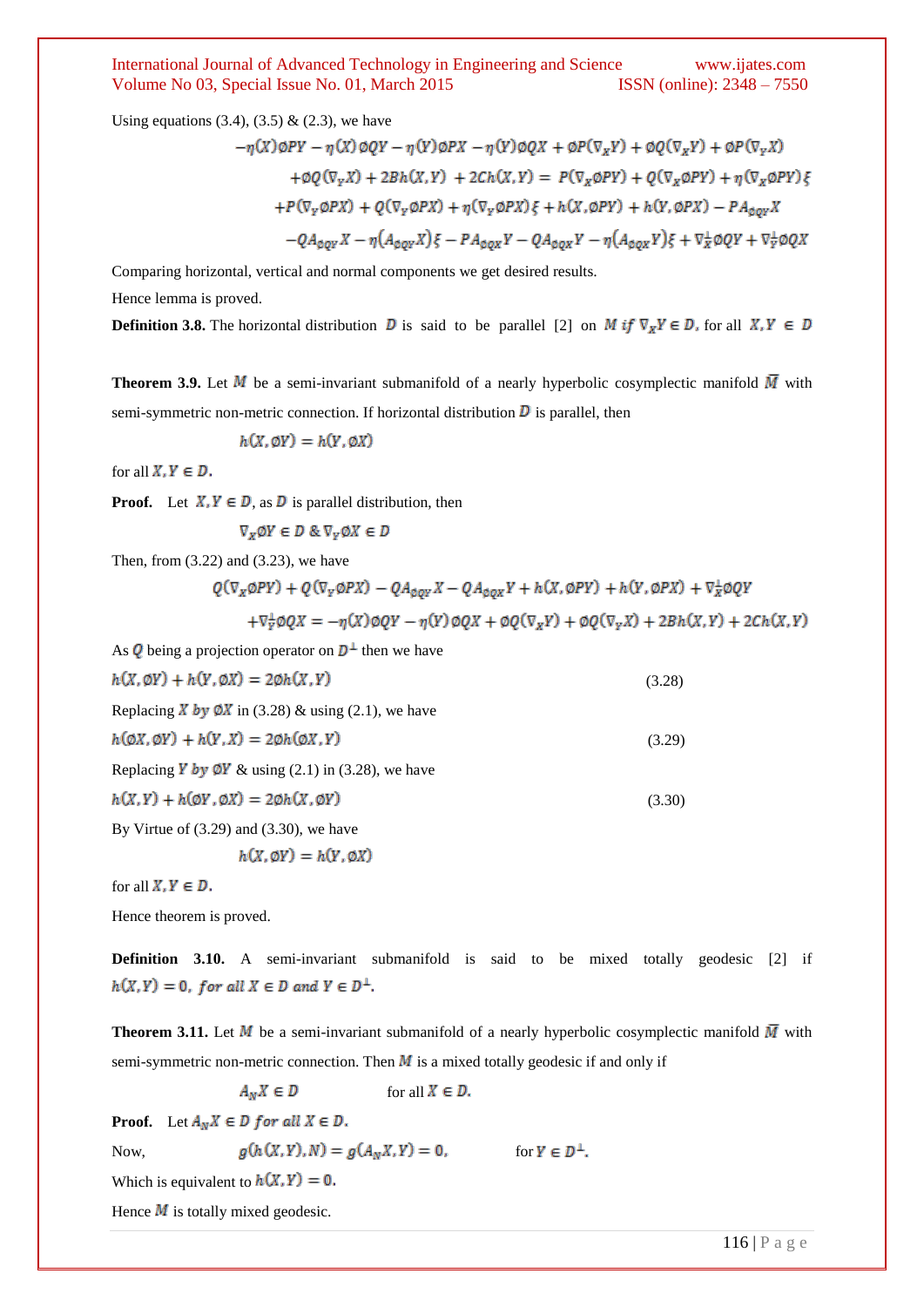Conversely, Let  $M$  is totally mixed geodesic.

Now,

That is  $h(X, Y) = 0$  for  $X \in D$  and  $Y \in D^{\perp}$ .  $g(h(X, Y), N) = g(A_N X, Y).$ 

This implies that  $g(A_nX,Y)=0$ 

Consequently, we have

 $A_n X \in D$ , for all  $Y \in D^{\perp}$ .

Hence theorem is proved.

### **IV. INTEGRABILITY OF DISTRIBUTION**

**Theorem 4.1.** Let M be a semi-invariant submanifold of a nearly hyperbolic cosymplectic manifold  $\overline{M}$  with semi-symmetric non-metric connection, then the distribution  $\mathcal{D}\bigoplus \langle \xi \rangle$  is integrable if

$$
h(X, \emptyset Z) = h(\emptyset X, Z) \tag{4.1}
$$

for each  $X, Y, Z \in (D \oplus \langle \xi \rangle)$ .

**Proof.** The torsion tensor  $S(X, Y)$  of an almost hyperbolic contact manifold is given by

 $S(X,Y) = N(X,Y) + 2d\eta(X,Y)\xi$ 

Where  $N(X, Y)$  is Neijenhuis tensor. If  $(D \oplus \langle \xi \rangle)$  is integrable, then  $N(X, Y) = 0$  for any  $X, Y \in (D \oplus \langle \xi \rangle)$ Hence from (3.13), we have  $4\eta(X)Y + 4\eta(X)\eta(Y)\xi + 4\phi(\nabla_Y\phi X) + 4\phi h(Y,\phi X) - 4(\nabla_Y X) - 4\eta(\nabla_Y X)\xi - 4h(Y,X)$  $(4.2)$ Comparing normal part both side of (4.2), we have  $(4.3)$ for  $X, Y \in (D \oplus \langle \xi \rangle)$ Replacing Y by  $\emptyset$ Z, where  $Z \in D$  in (4.3), we have  $(4.4)$ Interchanging  $\overline{X}$  and  $\overline{Z}$ , we have  $(4.5)$ Subtracting (4.4) from (4.5), we obtain  $(4.6)$ Since  $(D \oplus \langle \xi \rangle)$  is integrable, So that  $[\emptyset X, \emptyset Z] \in (D \oplus \langle \xi \rangle)$ , for  $X, Z \in D$ Consequently, (4.6) gives  $h(\emptyset X,Z) = h(\emptyset Z,X)$ for each  $X, Y, Z \in (D \oplus \langle \xi \rangle)$ .

Hence theorem is proved.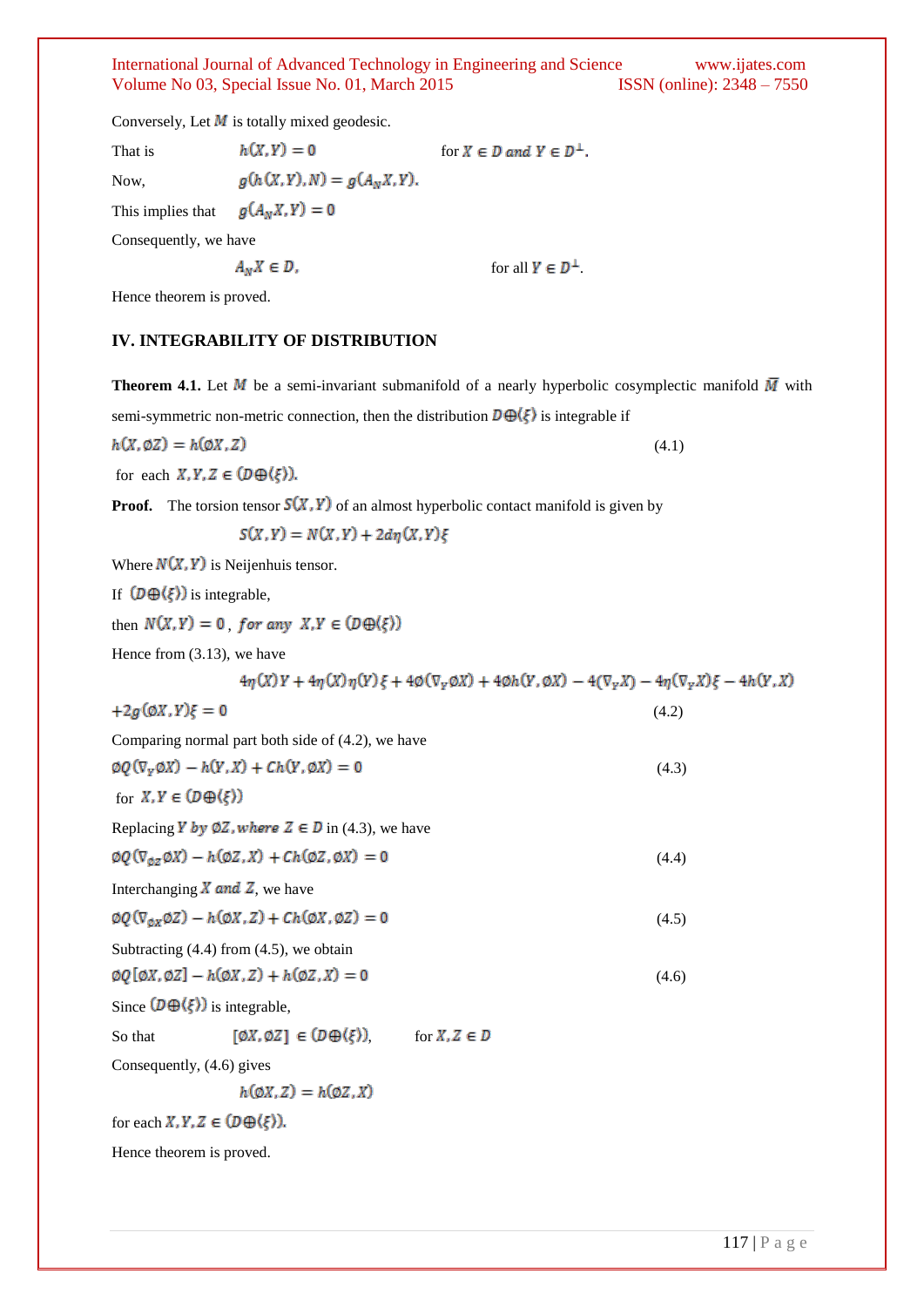**Theorem 4.2.** Let M be a semi-invariant submanifold of a nearly hyperbolic cosymplectic manifold  $\overline{M}$  with

semi-symmetric non-metric connection, then

$$
A_{\emptyset Y}Z - A_{\emptyset Z}Y = \frac{1}{3} \emptyset P[Y, Z]
$$

for each  $Y, Z \in D^{\perp}$ .

**Proof.** Let  $Y, Z \in D^{\perp}$  and  $X \in TM$ , from (3.3), we have and the control of the con- $\mathbf{R}^{(1)}$ 

$$
2g(A_{\emptyset Z}Y, X) = g(h(Y, X), \emptyset Z) + g(h(X, Y), \emptyset Z)
$$
\n(4.7)

Using  $(2.9) \& (3.1)$  in  $(4.7)$ , we have

$$
2g(A_{\emptyset Z}Y,X) = -g(\nabla_Y \emptyset X,Z) - g(\nabla_X \emptyset Y,Z) - \eta(X)g(\emptyset Y,Z) - \eta(Y)g(\emptyset X,Z) \tag{4.8}
$$

From (3.2), we have

$$
\overline{\nabla}_X N = -A_N X + \nabla_X^{\perp} N
$$

Replacing  $N$  by  $\emptyset Y$ 

 $\overline{\nabla}_X \emptyset Y = -A_{\emptyset Y} X + \nabla_X^{\perp} \emptyset Y$ 

As  $\nabla$  is a Levi-Civita connection, using above, then from (4.8), we have

$$
2g(A_{\emptyset Z}Y,X) = -g(\emptyset \nabla_Y Z,X) + g(A_{\emptyset Y}Z,X) \tag{4.9}
$$

Transvecting  $\bar{X}$  from both sides from (4.9), we obtain

$$
2A_{\emptyset Z}Y = -\phi \nabla_y Z + A_{\emptyset Y}Z \tag{4.10}
$$

Interchanging  $\bar{Y}$  &  $\bar{Z}$ , we have

$$
2A_{\emptyset Y}Z = -\emptyset \nabla_Z Y + A_{\emptyset Z}Y \tag{4.11}
$$

Subtracting  $(4.10)$  from  $(4.11)$ , we have

Ć

$$
(A_{\otimes Y}Z - A_{\otimes Z}Y) = \frac{1}{2}\emptyset[Y, Z]
$$

Comparing the tangential part both side in above equation, we have

$$
A_{\otimes Y}Z - A_{\otimes Z}Y = \frac{1}{2}\varphi P[Y, Z]
$$

where  $[Y, Z]$  is Lie Bracket.

Hence theorem is proved.

**Theorem 4.3.** Let M be a semi-invariant submanifold of a nearly hyperbolic cosymplectic manifold  $\overline{M}$  with semi-symmetric non-metric connection, then the distribution is Integrable if and only if

 $(4.12)$ 

for all  $Y, Z \in D^{\perp}$ .

**Proof.** Suppose that the distribution  $D^{\perp}$  is integrable, that is  $[Y, Z] \in D^{\perp}$ 

For any  $Y, Z \in D^{\perp}$ , therefore  $P[Y, Z] = 0$ .

Consequently, from (4.11) we have

$$
A_{\emptyset Y}Z - A_{\emptyset Z}Y = 0
$$

Conversely, let (4.12) holds. Then by virtue of (4.11), we have

$$
\emptyset P[Y,Z]=0
$$

For all  $Y, Z \in D^{\perp}$ . Since rank  $\emptyset = 2n$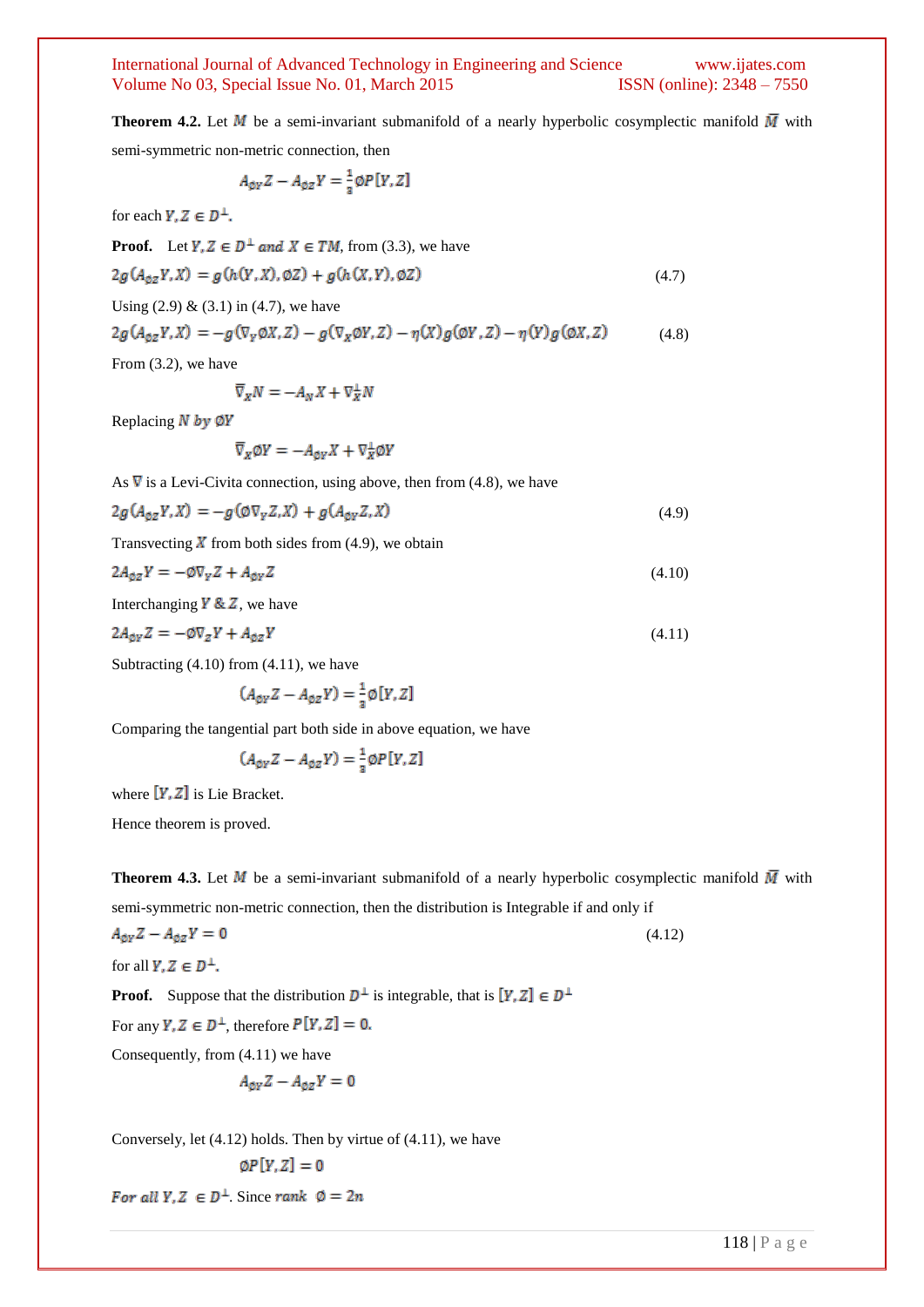Therefore, either  $P[Y, Z] = 0$  or  $P[Y, Z] = k\xi$ .

But  $P[Y, Z] = k\xi$  is not possible as P being a projection operator on D.

So 
$$
P[Y, Z] = 0
$$
,

This implies that  $[Y, Z] \in D^{\perp}$ , for all  $Y, Z \in D^{\perp}$ .

Hence  $\mathbf{D}^{\perp}$  is integrable.

Hence theorem is proved.

# **REFERENCES**

- [1] BEJANCU, A., 'CR- submanifolds of a Kaehler manifold I', *Proc. Amer. Math. Soc.,* (1978), *pp 135-142.*
- [2] BEJANCU, A. and PAPAGHUIC, N., 'Semi-invariant submanifolds of a Sasakian manifold'*, An. St. Univ. Al. I. Cuza, Iasi 27,* (1981), *pp 163-170.*
- [3] MATSUMOTO, K., 'On contact CR-submanifolds of Sasakian manifold', *Intern. J. Math. Sci.,* (1983), *pp 313-326.*
- [4] YANO, K. and KON, M., 'Contact -CR submanifolds', *Kodai Math. J. 5,* (1982), *pp 238-252.*
- [5] AHMAD, M., 'Semi-invariant submanifolds of nearly Kenmotsu manifold with semi-symmetric semimetric connection', *Mathematicki Vesnik 62,* (2010), *pp 189-198.*
- [6] AHMAD, M. and JUN, J.B., 'On Semi-invariant submanifold of nearly Kenmotsu manifold with semisymmetric non-metric connection', Journal of the Chungcheong Math. Soc. Vol. 23, No. 2, (2010), *pp 257-266.*
- [7] AHMAD, M., KHAN, S.A. and KHAN, T., 'On semi-invariant submanifolds of a nearly hyperbolic Kenmotsu manifold with semi-symmetric semi-metric connection', *IOSR-JM, Vol. 10, Iss. 4 (Ver. V),*  (2014), *pp 45-50.*
- [8] BLAIR, D.E., 'Contact manifolds in Riemannian geometry', *Lecture Notes in Mathematics, Vol. 509, Springer-Verlag, Berlin,* (1976).
- [9] KHAN, T., KHAN, S.A. and AHAMD, M., 'On semi-invariant submanifolds of a nearly hyperbolic Kenmotsu manifold with semi-symmetric metric connection', *Int. Journal of Engineering Research and Application, Vol. 4, Iss. 9 (Ver. 3),* (2014), *pp 61-69.*
- [10] SHAHID, M.H., 'On semi-invariant submanifolds of a nearly Sasakian manifold', *Indian J. Pure and Applied Math. 95 (10),* (1993), *pp 571-580.*
- [11] GOLAB, S., 'On semi-symmetric and quarter symmetric linear connections', *Tensor, N.S., Japan,* (1975), *pp 249-254.*
- [12] UPADHYAY, M. D. and DUBE, K.K., 'Almost contact hyperbolic  $(f, \xi, \eta, g)$ -structure', *Acta. Math. Acad. Scient. Hung. Tomus 28,* (1976), *pp 1-4.*
- [13] JOSHI, N.K. and DUBE, K.K., 'Semi-invariant submanifolds of an almost r-contact hyperbolic metric manifold', *Demonstratio Mathematica, Poland,* (2001), *pp 135.143.*
- [14] AHMAD, M. and ALI, K., 'Semi-invariant submanifolds of a nearly hyperbolic cosymplectic manifold', *Global Journal of Science Frontier Research Mathematics and Decision Sciences Journal of Mathematics, Vol. 13, Iss. 4, Ver. 1,* (2013), *pp 73-81.*
- [15] FRIENDMANN, A. and SCHOUTEN, J.A., 'Uber die Geometric der halbsymmetrischen', *Ubertragung Math. Z., Springer-Verlag, Berlin, Germany,* (1924), *pp 211-223.*